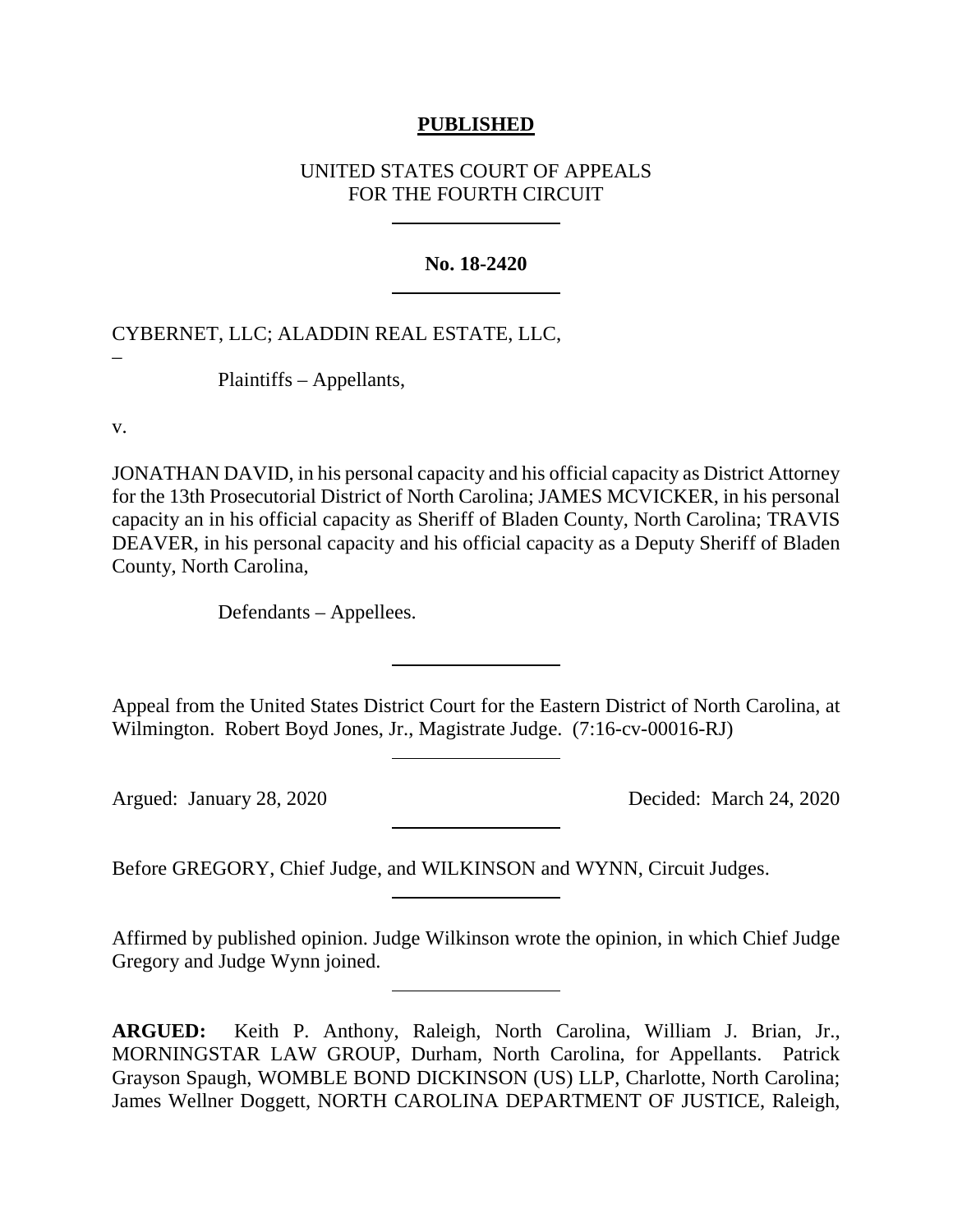North Carolina, for Appellees. **ON BRIEF:** Christopher J. Geis, WOMBLE BOND DICKINSON (US) LLP, Winston-Salem, North Carolina, for Appellees James McVicker and Travis Deaver.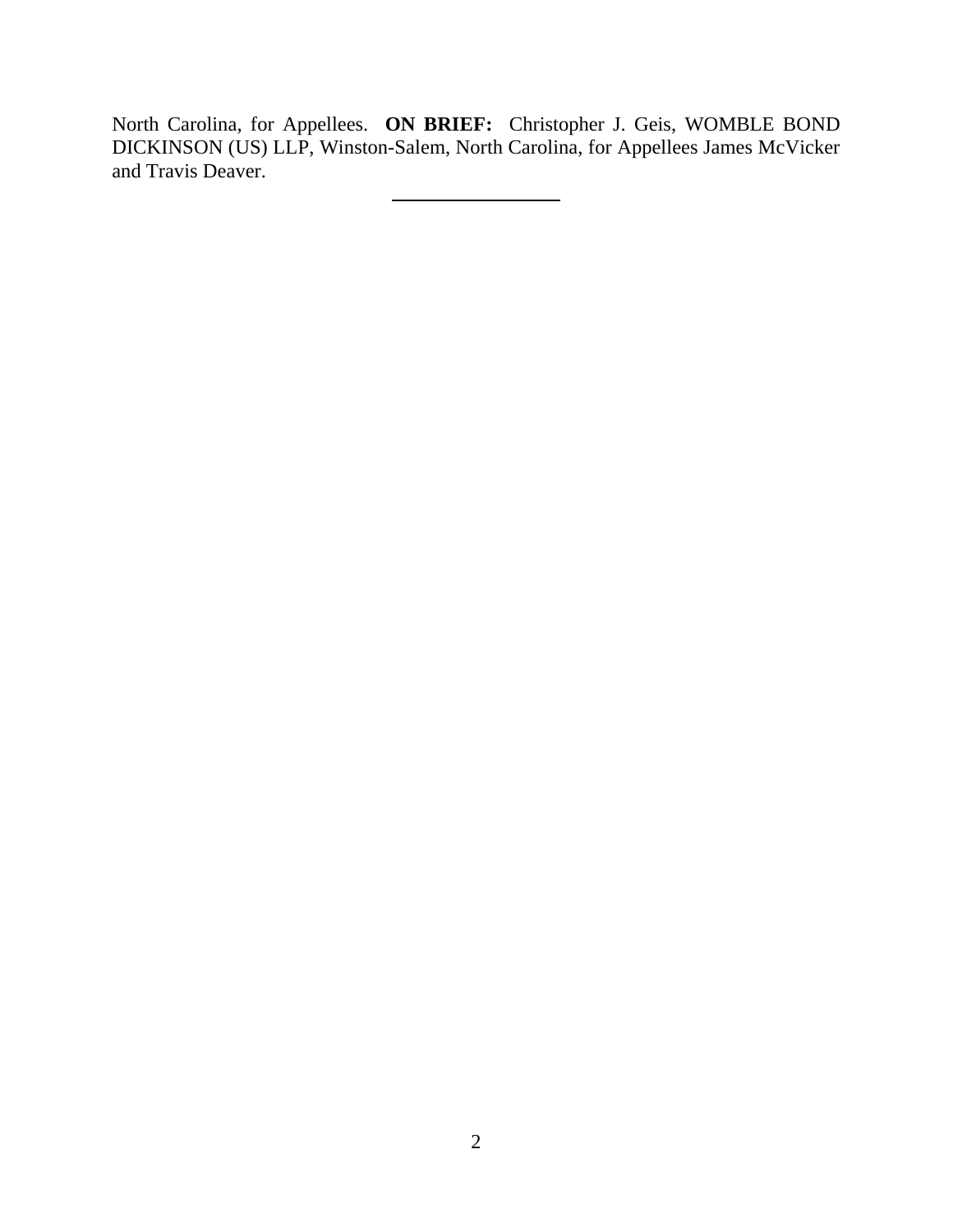WILKINSON, Circuit Judge:

This case concerns the execution of search warrants at two video sweepstakes stores in North Carolina owned or operated by appellants Cybernet, LLC and Aladdin Real Estate, LLC (hereinafter Cybernet). In the course of these searches, the deputies executing the warrants caused some damage, the nature and extent of which the parties continue to debate. As a result of this damage, Cybernet brought several state and federal claims in state court. Relevant for this appeal, it sued three state officials under 42 U.S.C. § 1983 for directing or participating in the unlawful destruction of its property in violation of the Fourth Amendment. Those defendants are the appellees here—Deputy Sheriff Travis Deaver, Sheriff James McVicker, and District Attorney Jonathan David. The defendants promptly removed the case to the United States District Court for the Eastern District of North Carolina.

That court, in turn, issued two rulings that are the subject of this appeal. First, the court denied Cybernet's motion to compel testimony concerning David's role in the searches because this testimony was irrelevant or cumulative of other testimony. Second, it granted the defendants summary judgment on the grounds that David and McVicker were only tangentially involved with the searches and because the damage that Deaver allegedly caused was minimal and incidental to the lawful seizure of items within the warrant's scope. We conclude that, taken as a whole, the items seized were within the parameters of the search warrant and any incidental damage that took place is not indicative of the kind of gratuitous damage that would exceed Fourth Amendment bounds. Because we hold that no violation of the Fourth Amendment occurred, and that the requested discovery would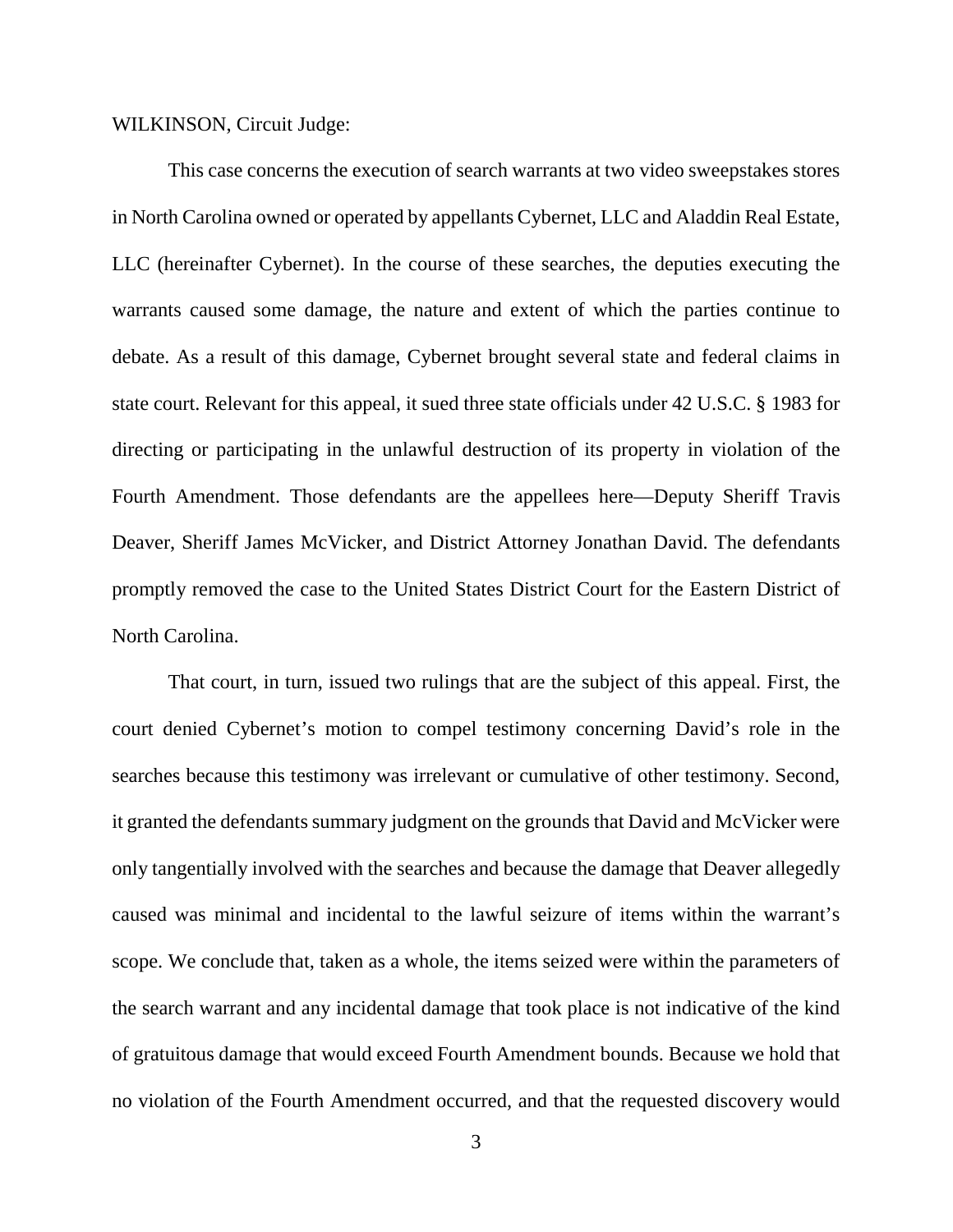accordingly serve no purpose, we affirm the judgment.

I.

#### A.

Holly and Jeffrey Smith operate two video sweepstakes stores, where customers can play electronic games in exchange for prizes. The stores, Big Aladdin and Little Aladdin, are located across the street from one another in Bladen County, North Carolina. Cybernet owns the stores and leases the space for them from Aladdin Real Estate. The Smiths own both Cybernet and Aladdin, which are the appellants in this case.

In early 2015, the Bladen County Sheriff, James McVicker, suspected the stores of violating a state law that bans video sweepstakes wherein chance predominates over skill. McVicker and one of his deputies, Captain Jeffery Tyler, met with county District Attorney Jonathan David to discuss opening an investigation. After this meeting, Captain Tyler took the reins, recruiting David Borresen—an undercover sheriff's deputy—to assist with the investigation. Borresen visited Big and Little Aladdin a few times in May 2015 and played some of the sweepstakes games to check out their legality.

Armed with Borresen's undercover findings of alleged illegality, Captain Tyler applied for search warrants for Cybernet's stores. These warrants, issued on May 28, 2015, authorized officers to seize various items, including gaming machines and the financial proceeds thereof, related documents, photographs, videos, and electronic media, as well as other "fruits and instrumentalities" of the alleged crimes. J.A. 44-63, 2455.

The next day, the Bladen County Sheriff's Office held an operational briefing to discuss the warrants' execution. At that meeting, Captain Tyler distributed a memorandum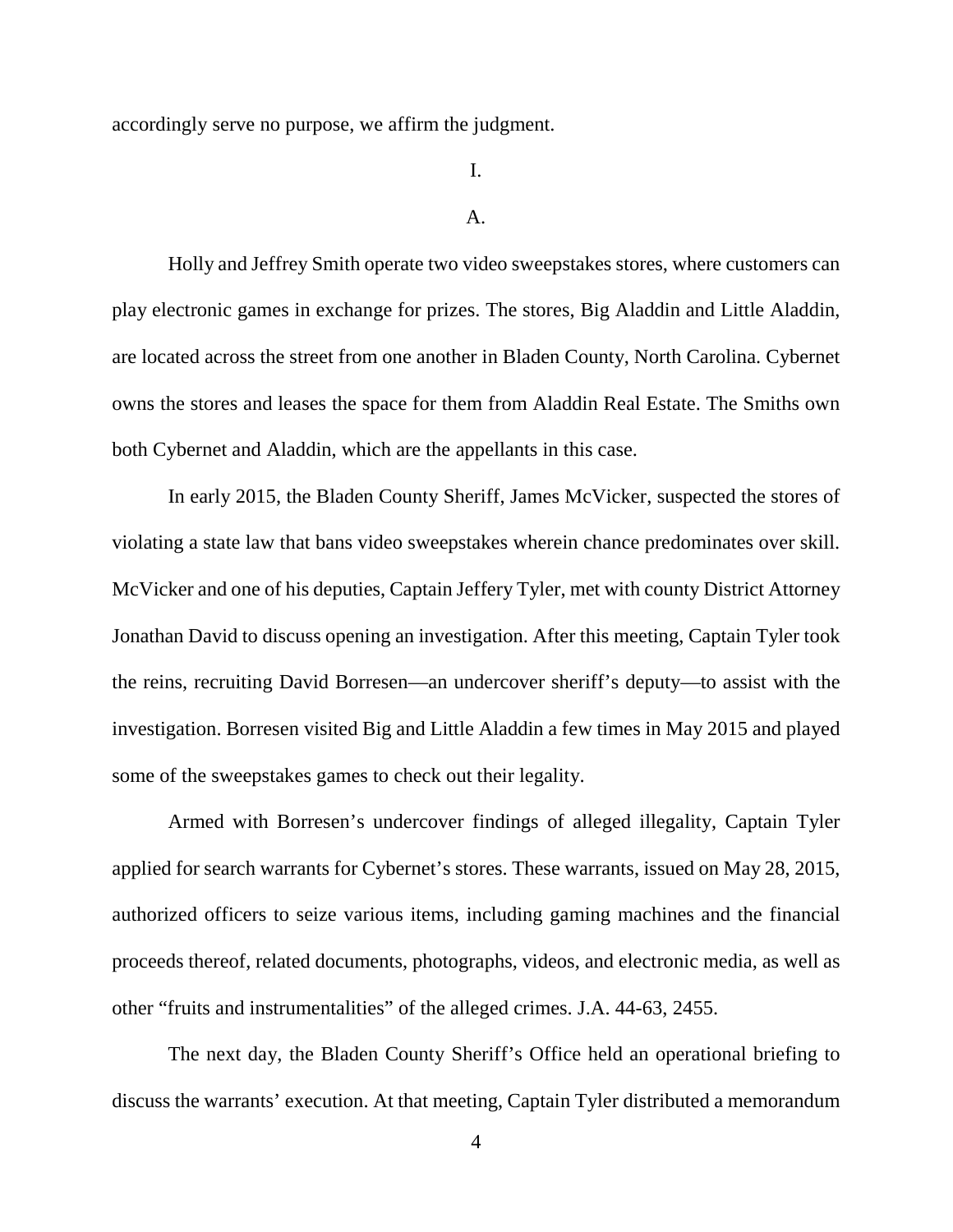reminding officers to "\*\*\***Be professional**, remember people are watching and cameras will be everywhere.\*\*\*" J.A. 2455 (emphasis in original). Sheriff McVicker was also present for a portion of this meeting. According to Cybernet, McVicker directed his deputies to "take every[] [f\*\*\*ing] thing out." J.A. 2353. McVicker, for his part, denies this and alleges that he reminded his deputies to be professional. *See* J.A. 2456 n.1.

Later that afternoon, Big and Little Aladdin were searched. Cybernet alleges that each of the three appellees were present. Deputy Deaver was part of the sixteen-person crew executing the search, Sheriff McVicker arrived at some point after the search began, and, as for DA David, a contractor working for the Smiths alleges that he saw David on site. No other witnesses, however, saw David there, and he is not listed on the crime scene log. By all accounts, two individuals from his office were present as observers.

A few points about the search bear mention. To begin with, officers took steps to secure the premises upon their arrival, telling customers to leave and redirecting the security cameras upward. They then seized evidence from inside and outside the shops. For example, Deputy Deaver was directed to collect the security cameras on Big Aladdin's rooftop. Because those cameras were mounted on two-by-fours, Deaver removed them by pulling the planks from the roof. He also removed LED lighting from tracks attached to the roof but did not seize the lighting and left it on the ground.

The lion's share of the seized evidence, however, came from inside the shops. Officers took with them, among other items, a number of computer monitors, sweepstakes kiosks, boxes of cords and computer parts, and televisions. *See* J.A. 1229-32 (cataloguing the inventory of seized items). The number of items removed traced to the fact that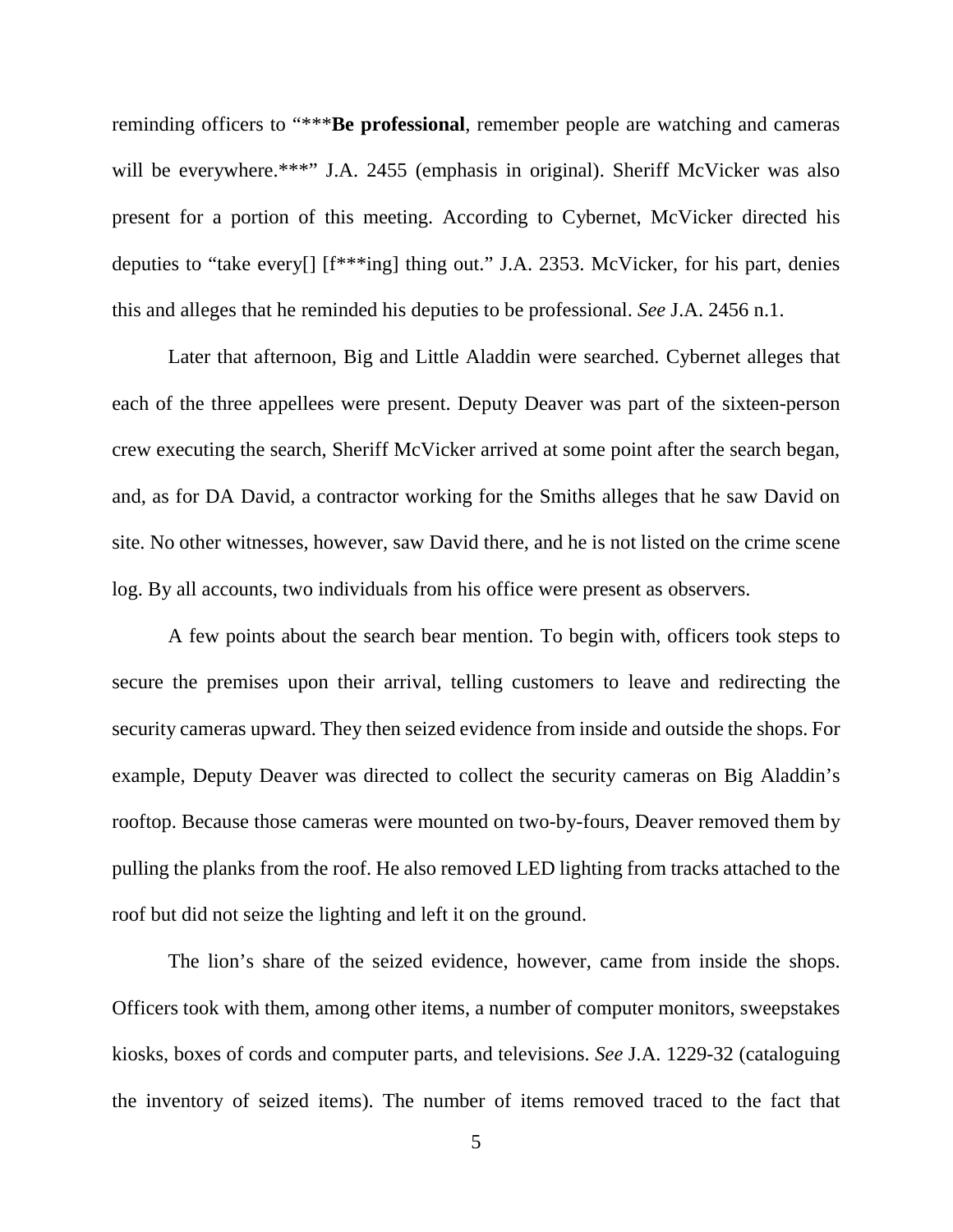Cybernet was a large operation. There is no indication that any of these items were damaged. Notably, because one of the seized televisions was out of reach, a deputy stood on a wooden table to remove it. The table gave out under his weight.

Neither of the Smiths was present during the searches, but Mr. Smith arrived at the stores minutes afterward. After surveying his properties, Mr. Smith alleged the following: (1) the LED lighting, portions of the plastic track for the lighting, and the points on the stucco exterior where the track was affixed to the lighting were damaged; (2) wiring on the roof used for the security cameras was yanked or cut; (3) the seal of a conduit allowing wires to pass through the roof was compromised, allowing water to intrude and damage part of a ceiling; (4) an adhesive mural or window sticker depicting the Las Vegas skyline was removed from the window of Big Aladdin and placed in the trash; (5) computer, television, and ice-machine wiring and cables were cut; (6) internal wiring for magnetic locks on the front door to Big Aladdin was cut; and (7) the wooden table in Little Aladdin was broken. *See* J.A. 2458-59. Three days after the searches, Mr. Smith reported a fire at Big Aladdin that damaged the LED lighting's power supply. *Id.* at 2459. This, he believed, was caused by the way the security cameras were removed from the roof.

The Smiths were ultimately arrested and charged with twenty counts relating to their operation of Big and Little Aladdin. The DA's Office in the Smiths' view sought "very high bond amounts" for their release. Appellants' Op. Br. at 16. According to the Smiths, these actions were yet another chapter in their longstanding and acrimonious relationship with DA David. In their view, David had been unfairly targeting them for prosecution for years because he had taken the stance that "all electronic sweepstakes and reward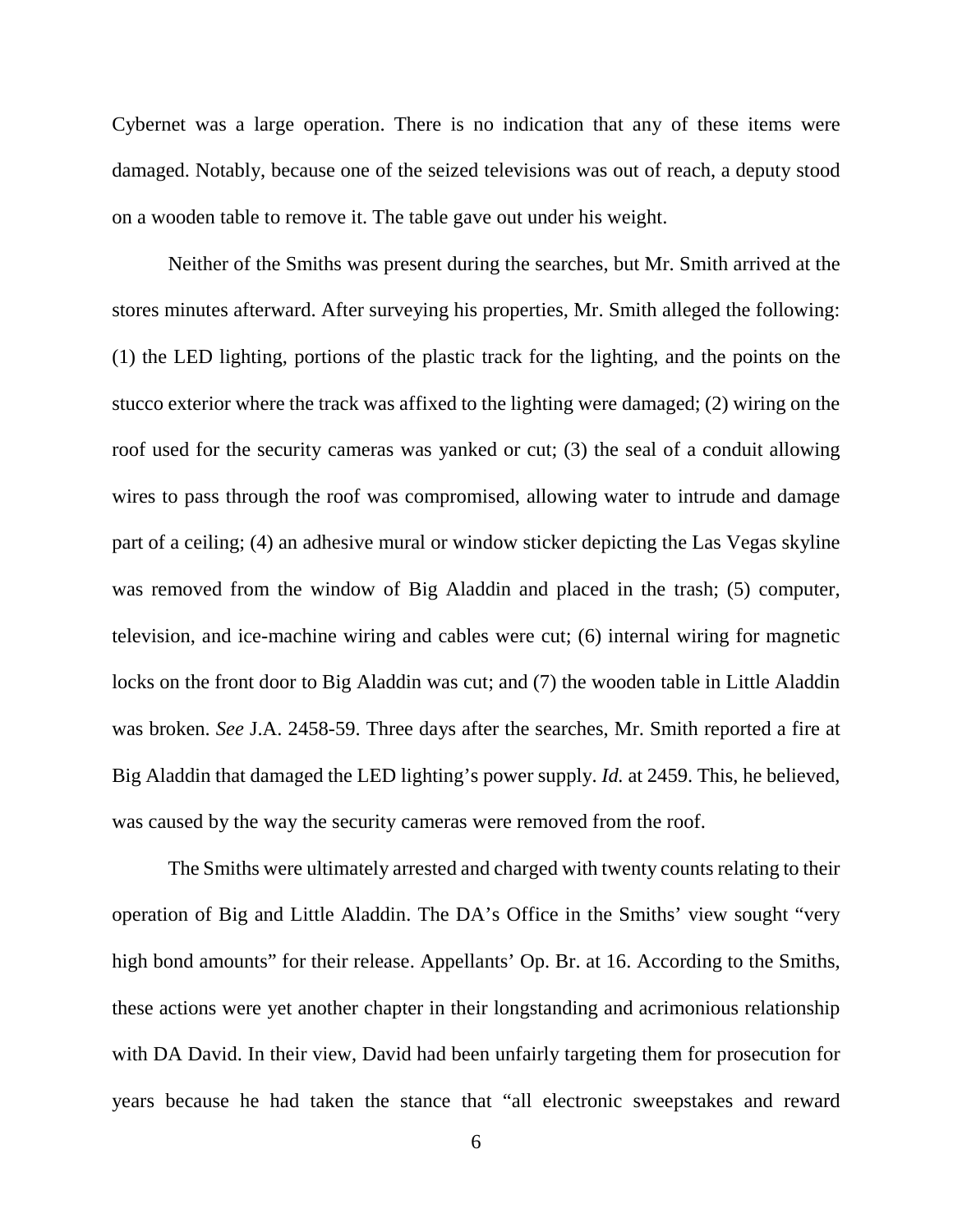promotions are illegal"—irrespective of what state law actually proscribes. *Id.* at 14-15. What's more, Sheriff McVicker's prior history with the Smiths put him in the middle of the crossfire. Specifically, the Smiths purportedly donated large sums of money to McVicker during his election campaign for Sheriff on the implicit promise that he would not target their businesses if elected. Rather than keep his word, the Smiths contend, McVicker agreed to investigate their stores at David's behest to avoid political embarrassment.

### B.

Cybernet filed suit in state court on January 8, 2016. It sued DA David, Sheriff McVicker, and Deputy Deaver under 42 U.S.C. § 1983 for violating Cybernet's rights under the Fourth, Fifth, and Fourteenth Amendments, claiming that defendants, herein the appellees, used or directed others to use excessive force on Cybernet's property during the execution of the warrants. Cybernet also lodged several other federal and state law claims. Then, on February 2, 2016, the case was removed to the United States District Court for the Eastern District of North Carolina.

When discovery commenced, Cybernet filed a motion to compel testimony from two assistant district attorneys in David's office. Specifically, it sought information related to David's involvement with the execution of the warrants and his alleged malice toward Cybernet. The district court denied the motion. It reasoned that the requested testimony was irrelevant to the claims and defenses, not proportional to the needs of the case, or cumulative. J.A. 887.

On the heels of this order, defendants each moved for summary judgment on all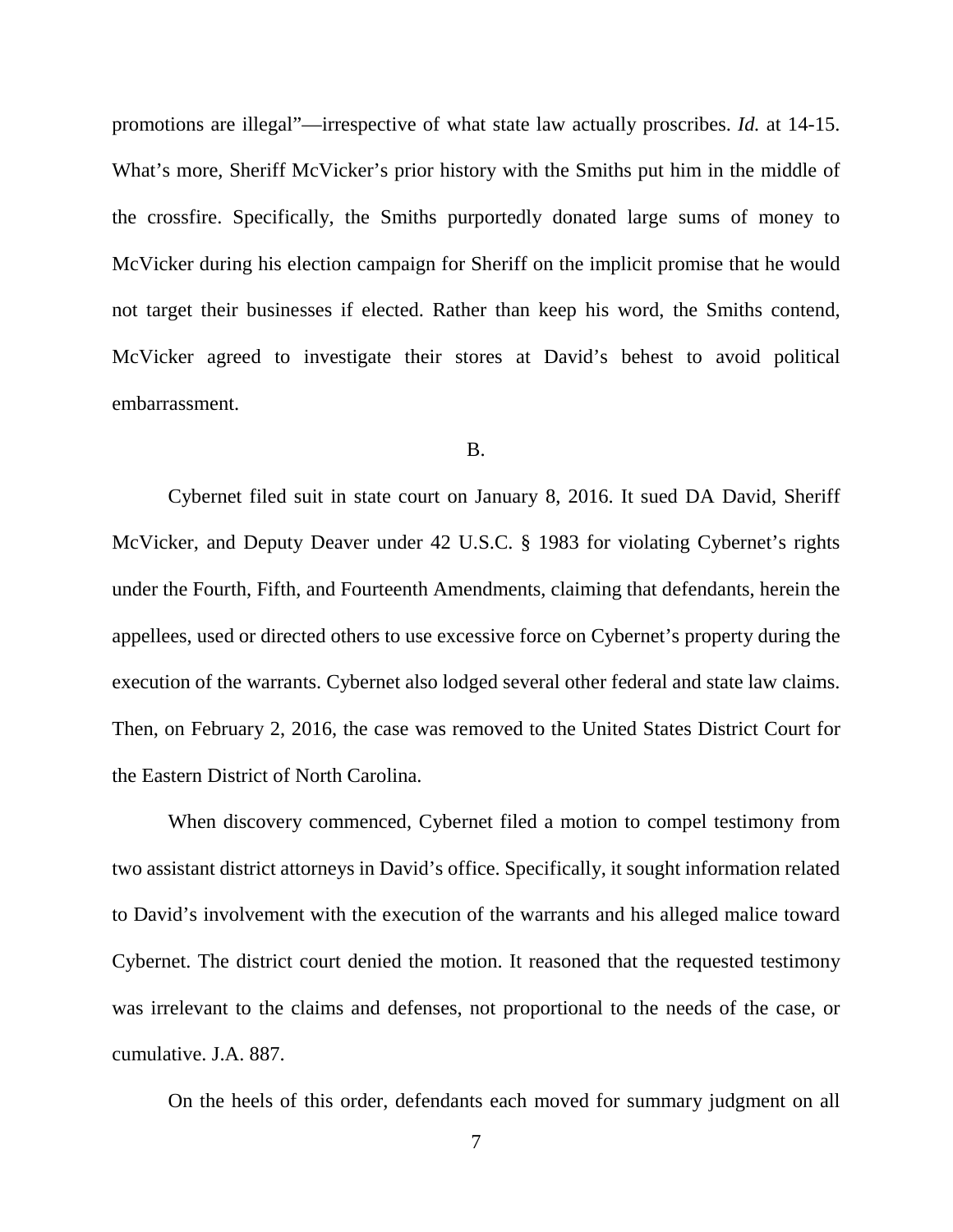claims. Following extensive briefing, the trial court, on November 2, 2018, granted the motions as to all federal claims and remanded the state law claims back to state court. J.A. 2451-94. Relevant here are the trial court's rulings on the Fourth Amendment excessive force claims against the individual defendants. With regard to these claims, Cybernet seeks to hold David and Deaver liable in their individual capacities and McVicker in both his individual and official capacities. The court granted defendants qualified immunity across the board, reasoning as follows.

First, as to David, the court determined that Cybernet "fail[ed] to demonstrate a genuine issue that David, or any member of the District Attorney's Office, violated [Cybernet's] constitutional rights by instigating, directing, or supervising the search and the destruction of [Cybernet's] property." J.A. 2472. Second, as to McVicker, the court concluded that there was no evidence showing that he damaged Cybernet's property and the evidence that he directed his deputies to do so, personally or as a matter of municipal policy, was "too speculative" to create a genuine issue of fact. J.A. 2480-82. Third and finally, because Deaver "acted no more than negligently" when he removed the LED lighting by unclipping it from tracks attached to Big Aladdin's roof, and because "clearly established law allows for some damage incidental to the execution of a search warrant," he, too, could not be found liable. J.A. 2488.

This appeal followed. Cybernet challenges the trial court's conclusions as to the individual defendants and asserts as well that the execution of the search warrants, when taken in its totality, exceeded Fourth Amendment bounds. Only Fourth Amendment claims concern us, as Cybernet has waived its other federal claims by failing to assert them on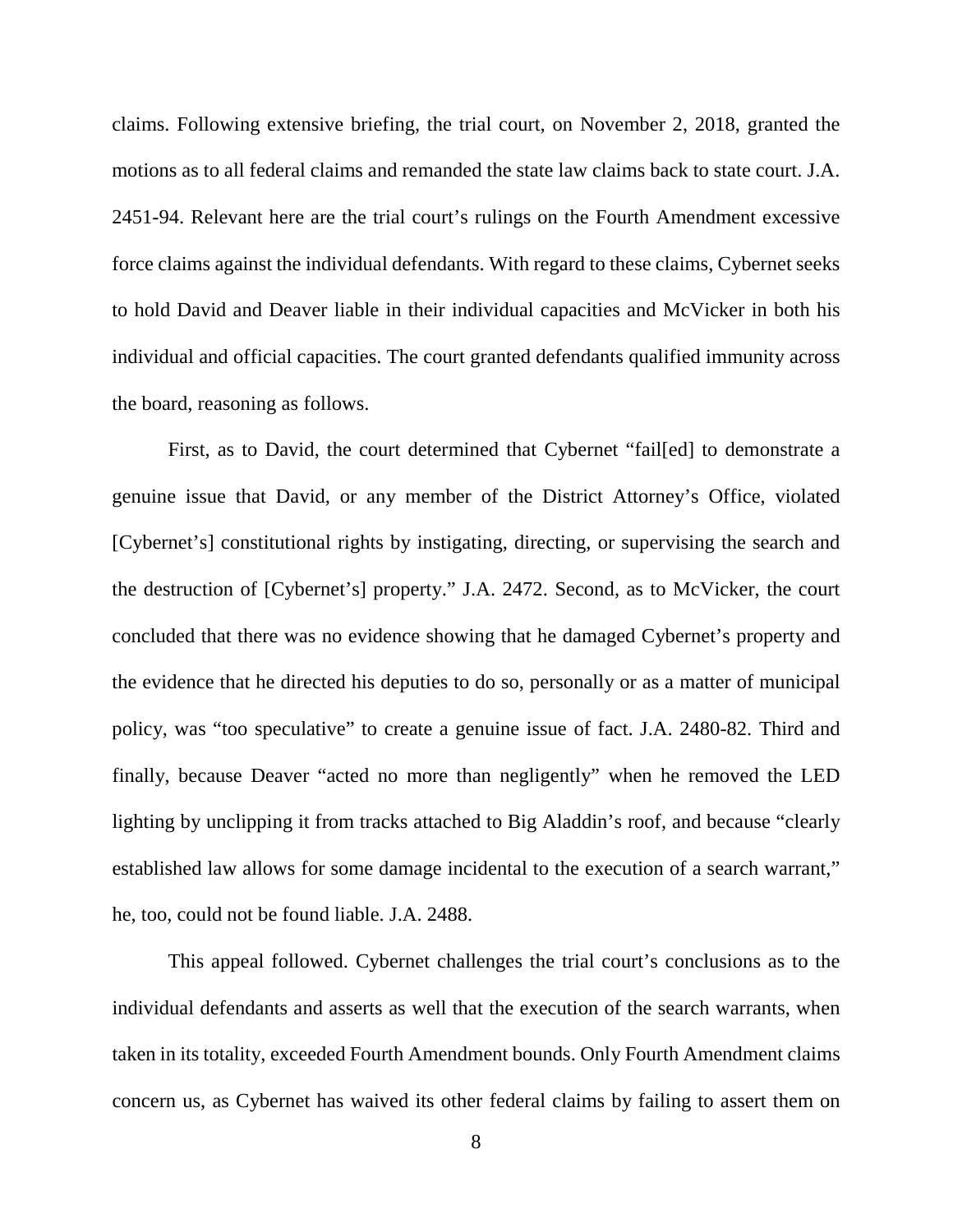appeal. *See Hensley v. Price*, 876 F.3d 573, 580-81 n.5 (4th Cir. 2017).

## II.

#### A.

We review the district court's grant of summary judgment on the Fourth Amendment claims de novo. *Pryor v. United Air Lines, Inc.*, 791 F.3d 488, 495 (4th Cir. 2015). A grant of summary judgment is proper when no genuine dispute of material fact exists for trial. *Id.* (citing Fed. R. Civ. P. 56(a)). In making this determination, we view the evidence in the light most favorable to the non-moving party and draw all reasonable inferences in that party's favor. *Pryor*, 791 F.3d at 488. That said, "permissible inferences must still be within the range of reasonable probability, . . . and it is the duty of the court to withdraw the case from the jury when the necessary inference is so tenuous that it rests merely upon speculation and conjecture." *Lovelace v. Sherwin-Williams Co.*, 681 F.2d 230, 241 (4th Cir. 1982) (quotation omitted).

Here, Cybernet may not survive summary judgment on its claims unless the facts, viewed in the light most favorable to it, make out a Fourth Amendment violation. Put otherwise, none of the appellees may ultimately be held liable—for either damaging Cybernet's property or directing others to do so—if no unconstitutional harm to property has actually occurred. It is to that question that we now turn.

### B.

The great majority of cases dealing with the right of the people "to be secure in their persons, houses, papers, and effects," U.S. Const. amend. IV, have dealt with the showing necessary for agents and officers of the state to enter upon an individual's premises or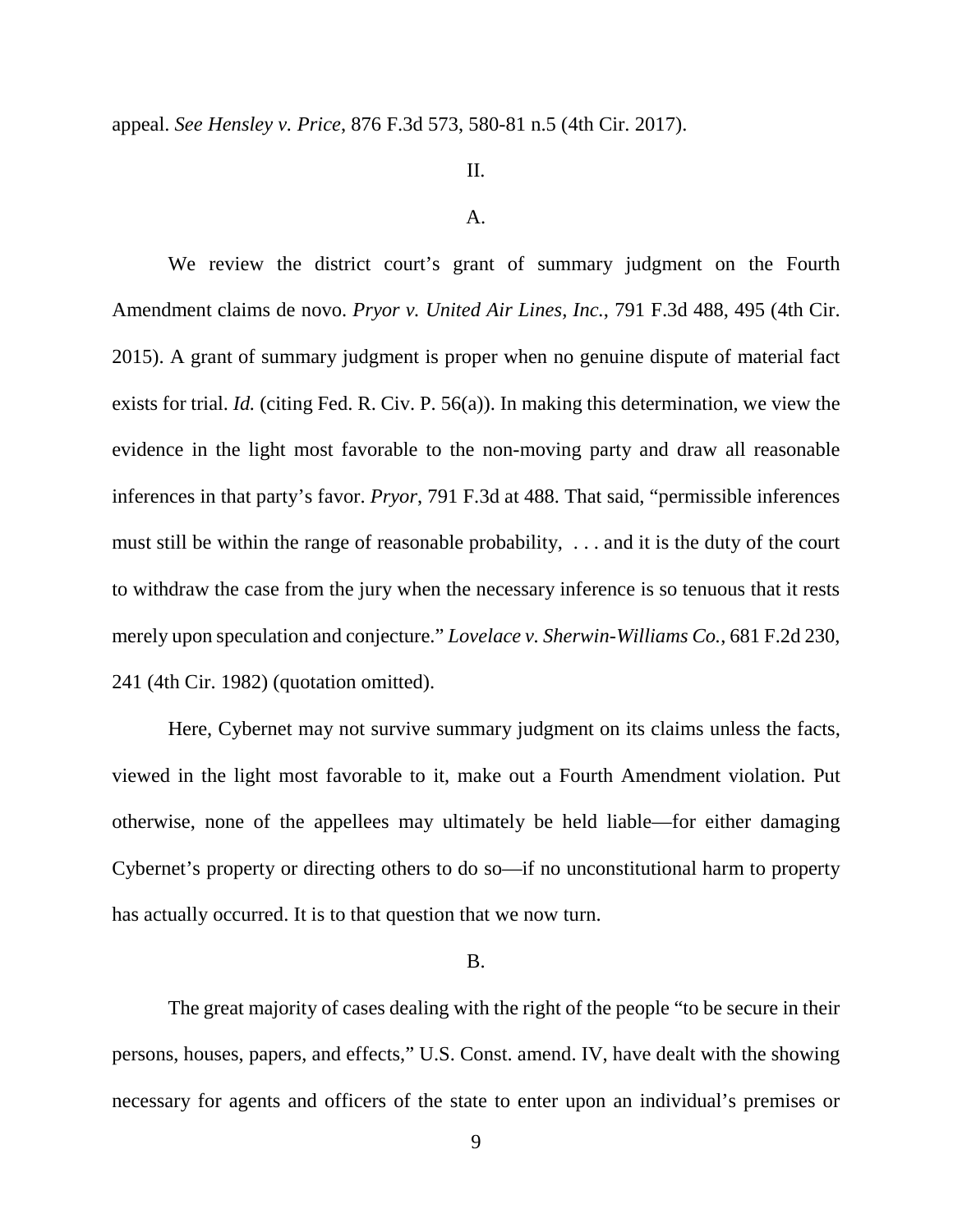dwelling. The emphasis of the Amendment has been upon the need for officers to get a warrant, the requirement of probable cause, and the descriptive material within the warrant itself. That does not mean, however, that the protections of the Amendment somehow vanish once officers lawfully set foot inside the door. The great abuses of totalitarian states involve the wanton destruction of property, not simply the unauthorized entry upon it. One need only recall the horrors of Kristallnacht to have a sobering example. *See* Sir Martin Gilbert, *Kristallnacht: Prelude to Destruction* (2006).

In the execution context, as elsewhere, Fourth Amendment reasonableness kicks in. The basic idea is to encourage officers to get warrants and to work within their terms in executing them. To be sure, the Fourth Amendment generally leaves it "to the discretion of the executing officers to determine the details of how best to proceed with the performance of a search authorized by warrant." *Dalia v. United States*, 441 U.S. 238, 257 (1979). A degree of latitude is fitting—in fact, necessary—because not all searches are alike: What is reasonably necessary to execute a search warrant tracks the nature and quantity of the evidence to be seized. Illegal substances often will be hidden; stolen goods may be stored to escape the eye; and the relevance of complex business records may not be obvious at first blush. Because "the needs of any given search will vary," some flexibility in the execution of a warrant is appropriate. *Gardner v. Evans*, 920 F.3d 1038, 1050 (6th Cir. 2019).

Built into this flexibility is a recognition that, during the course of a search, incidental damage to property may occur. The Supreme Court has recognized that "officers executing search warrants on occasion must damage property in order to perform their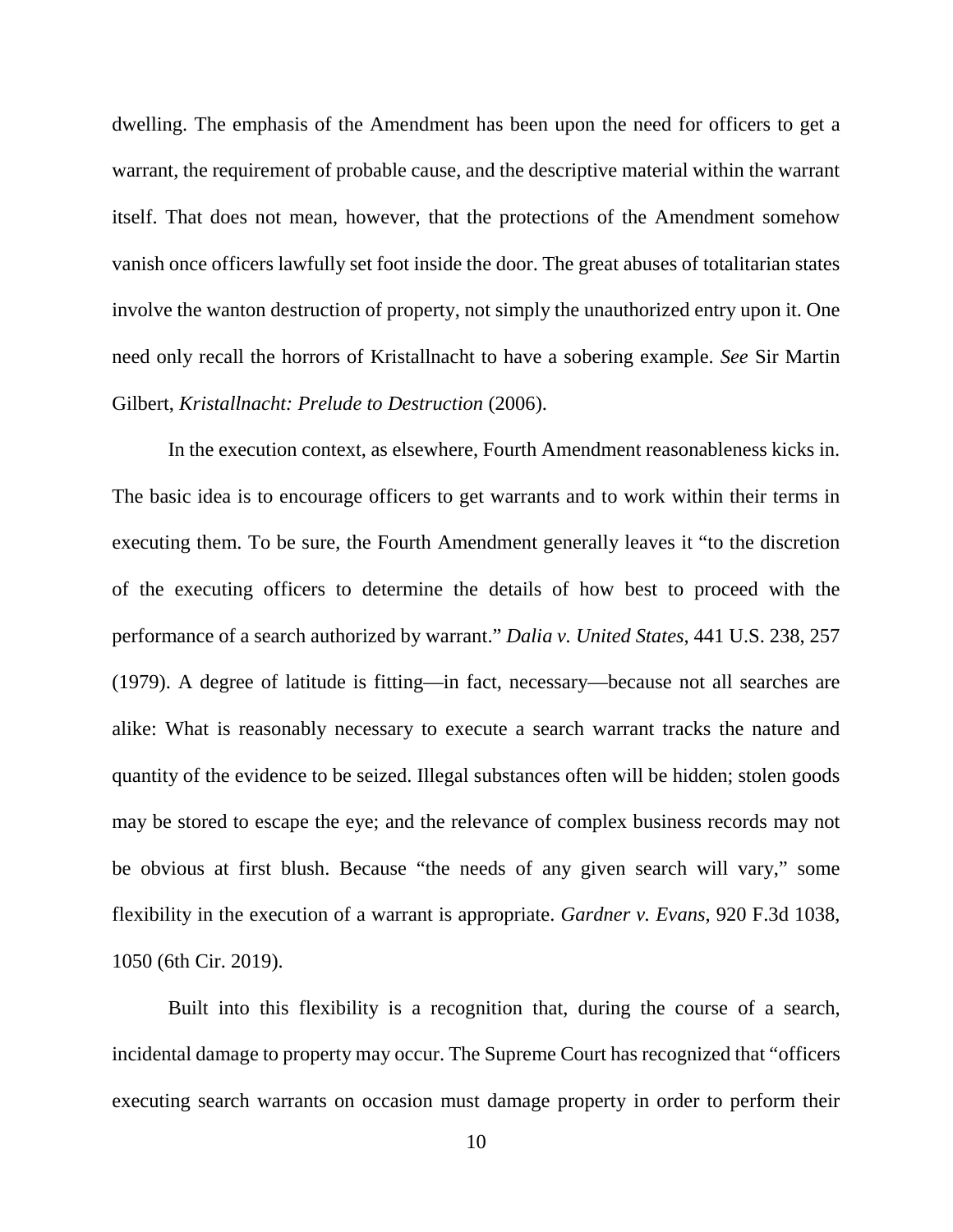duty." *Dalia*, 441 U.S. at 258. This is not at all to suggest that officers may ransack premises at will. Thus it follows that the "excessive or unnecessary destruction of property in the course of a search may violate the Fourth Amendment" and serve as a basis for liability under 42 U.S.C. § 1983. *United States v. Ramirez*, 523 U.S. 65, 71 (1998).

Whether property damage is constitutionally excessive is most comfortably assessed under a standard of objective reasonableness. This choice naturally flows from the Supreme Court's recognition that "Fourth Amendment reasonableness is predominantly an objective inquiry." *Ashcroft v. al-Kidd*, 563 U.S. 731, 736 (2011) (quotation omitted). In fact, the Court has "almost uniformly rejected invitations to probe subjective intent." *Id.* at 736-37. The benefits of an objective inquiry are at least two-fold: It "recognizes that the Fourth Amendment regulates conduct rather than thoughts, and it promotes evenhanded, uniform enforcement of the law." *Id.* at 736 (citations omitted).

Such an approach makes good sense here. We need look no further than *Graham v. Connor*, where the Supreme Court considered what standard to apply to a Fourth Amendment excessive force claim for the seizure of a person. 490 U.S. 386 (1989). The Court held: "As in other Fourth Amendment contexts . . . the 'reasonableness' inquiry in an excessive force case is an objective one: the question is whether the officers' actions are 'objectively reasonable' in light of the facts and circumstances confronting them, without regard to their underlying intent or motivation." *Id.* at 397. Intuitively, what goes for the seizure of a person should also apply to the seizure of his property. It would be odd if an officer's "evil intentions" could not be considered when he effectuates a seizure of a person, *id.*, but could be considered when he takes that person's things. Thus, we hold that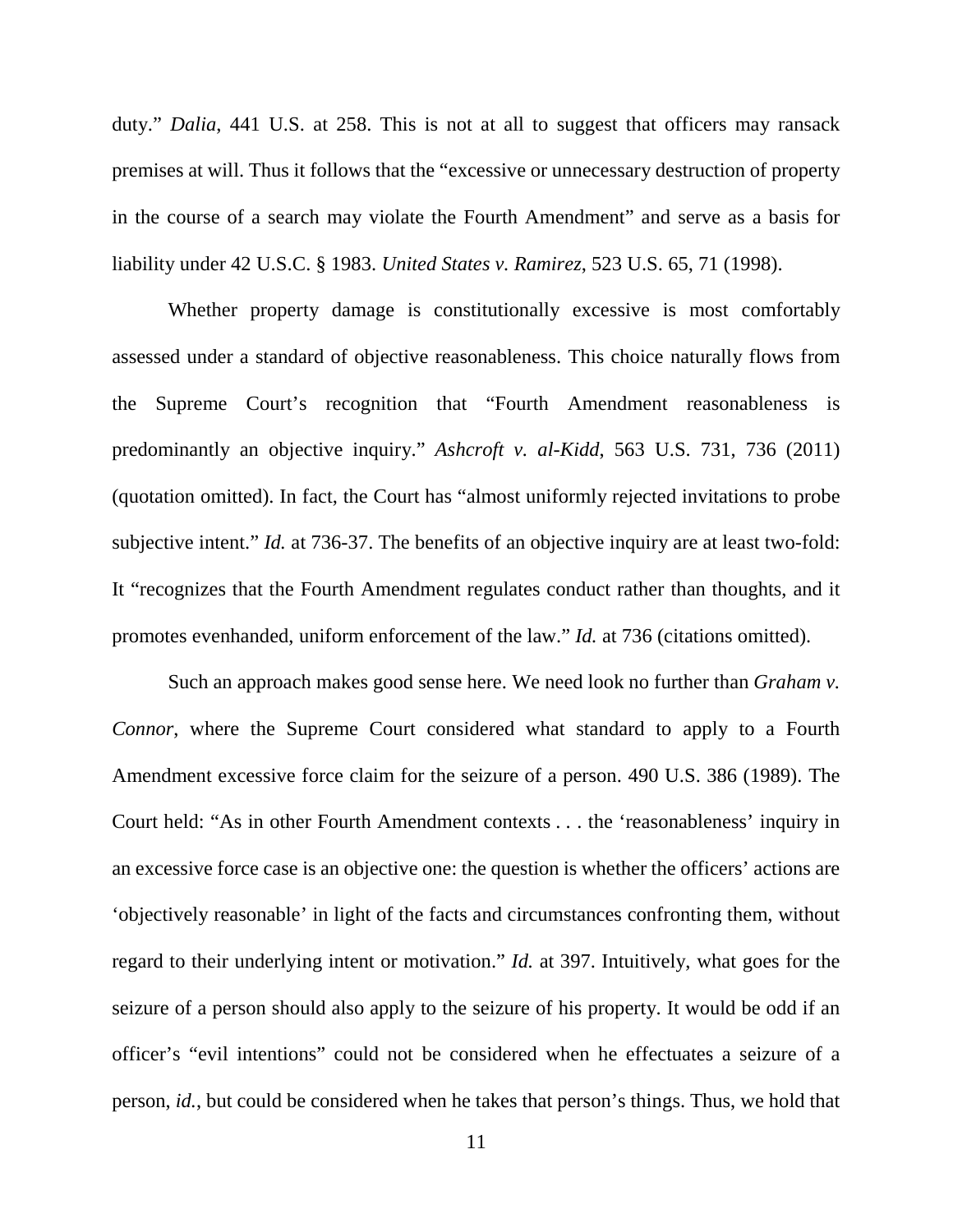an officer's conduct does not violate the Fourth Amendment if the destruction of property is, as an objective matter, reasonably necessary to execute a lawful search warrant. *See Johnson v. Manitowoc Cty.*, 635 F.3d 331, 335 (7th Cir. 2011) (applying the rule set out in *Graham* to a § 1983 claim for excessive force as to property under the Fourth Amendment).

This standard works in harmony with the law of qualified immunity, which shields government officials "from civil liability so long as their conduct does not violate clearly established statutory or constitutional rights of which a reasonable person would have known." *Adams v. Ferguson*, 884 F.3d 219, 226 (4th Cir. 2018) (internal quotation marks and quotation omitted). Our court has "consistently conducted an objective analysis of qualified immunity claims and stressed that an officer's subjective intent or beliefs play no role." *Brown v. Elliott*, 876 F.3d 637, 644 (4th Cir. 2017) (quotation omitted). Specifically, to defeat a qualified immunity defense, a plaintiff must show that "(1) the defendant violated the plaintiff's constitutional rights, and (2) the right in question was clearly established at the time of the alleged violation." *Adams*, 884 F.3d at 226. The above discussion makes plain that, when addressing a Fourth Amendment claim for the excessive destruction of property, a standard of objective reasonableness underlies both of these determinations.

Two core principles bear on whether an officer can be held liable for damaging a plaintiff's property while executing a search warrant. To start, because officers are afforded a degree of discretion in determining how to carry out a search, they are not required to "use the least possible destructive means to execute a search warrant." *Johnson v. Manitowoc Cty.*, 635 F.3d 331, 335 (7th Cir. 2011). So long as a given use of force is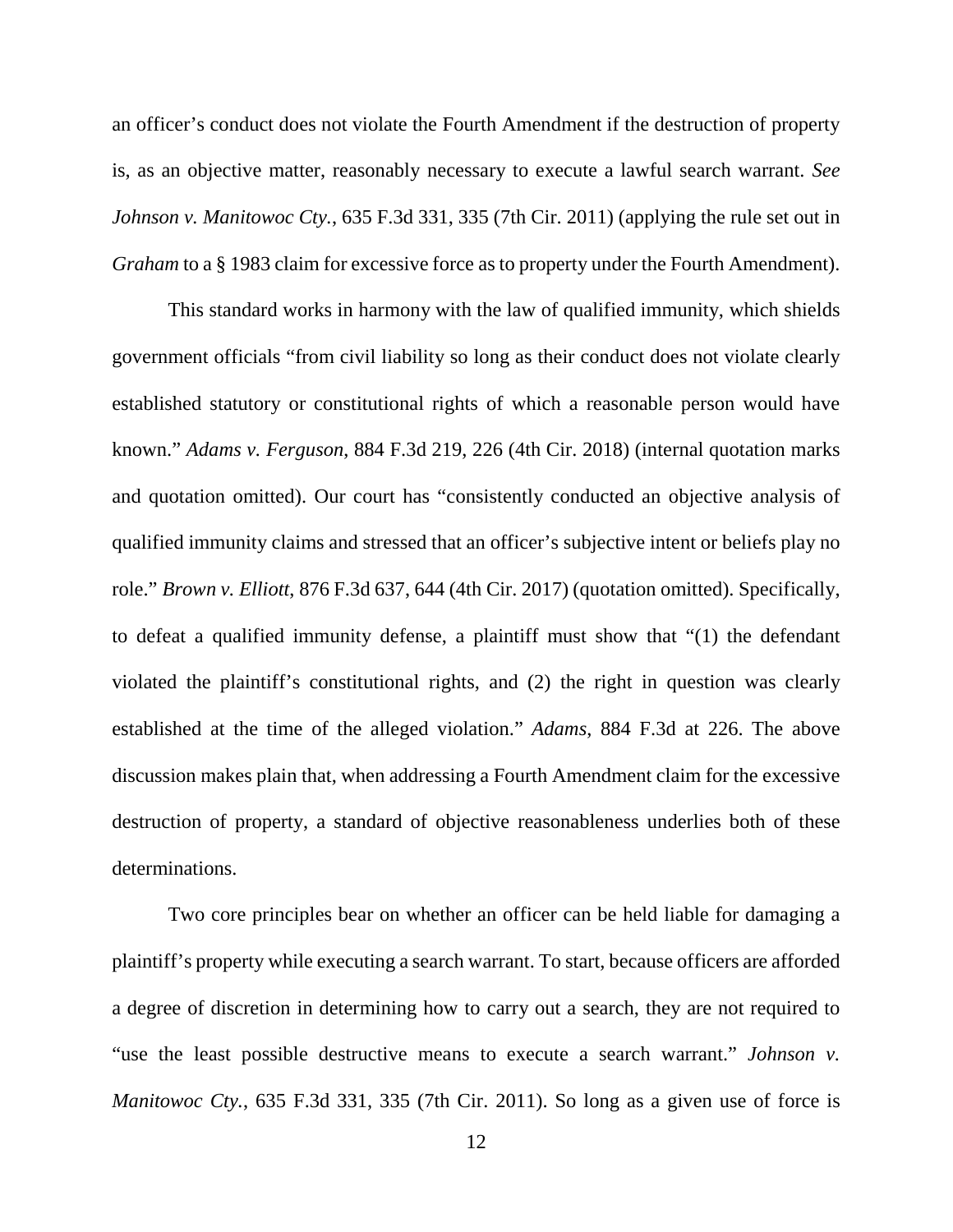objectively reasonable under the totality of the circumstances, it is not dispositive that, in hindsight, the search could arguably have been conducted in a less destructive way. *Id.*  (holding that the use of a jackhammer to gather evidence from a concrete floor was not unreasonable, even though the use of a diamond or carbide-bladed saw may have resulted in less damage).

Further, it is *excessive* damage to property that is objectively unreasonable—a principle that, we reiterate, the Supreme Court has long recognized. *United States v. Ramirez*, 523 U.S. 65, 71 (1998) (stating that the "excessive or unnecessary destruction of property in the course of a search may violate the Fourth Amendment"). In determining what is considered "excessive" damage, we look to the ordinary meaning of the term. *See*  Oxford English Dictionary (2d ed. 1989) (defining excessive as "[e]xceeding what is right, proportionate, or desirable; immoderate, inordinate, extravagant"). As applied here, this definition implies something more than accidental or incidental injury to property in the course of working within the parameters of a lawful search warrant. Accidents happen. Unfortunate as they may be, such mishaps need not dictate Fourth Amendment liability. *See Brower v. Cty. of Inyo*, 489 U.S. 593, 596 (1989).

### III.

With these principles in mind, we consider Cybernet's argument that the search warrants at issue were executed in an objectively unreasonable manner. According to Cybernet, the searches of Big and Little Aladdin caused "extensive property damage." Appellants' Op. Br. at 5. None of this damage was constitutional, it adds, because "the search warrants could have been executed without damaging [Cybernet's] property in this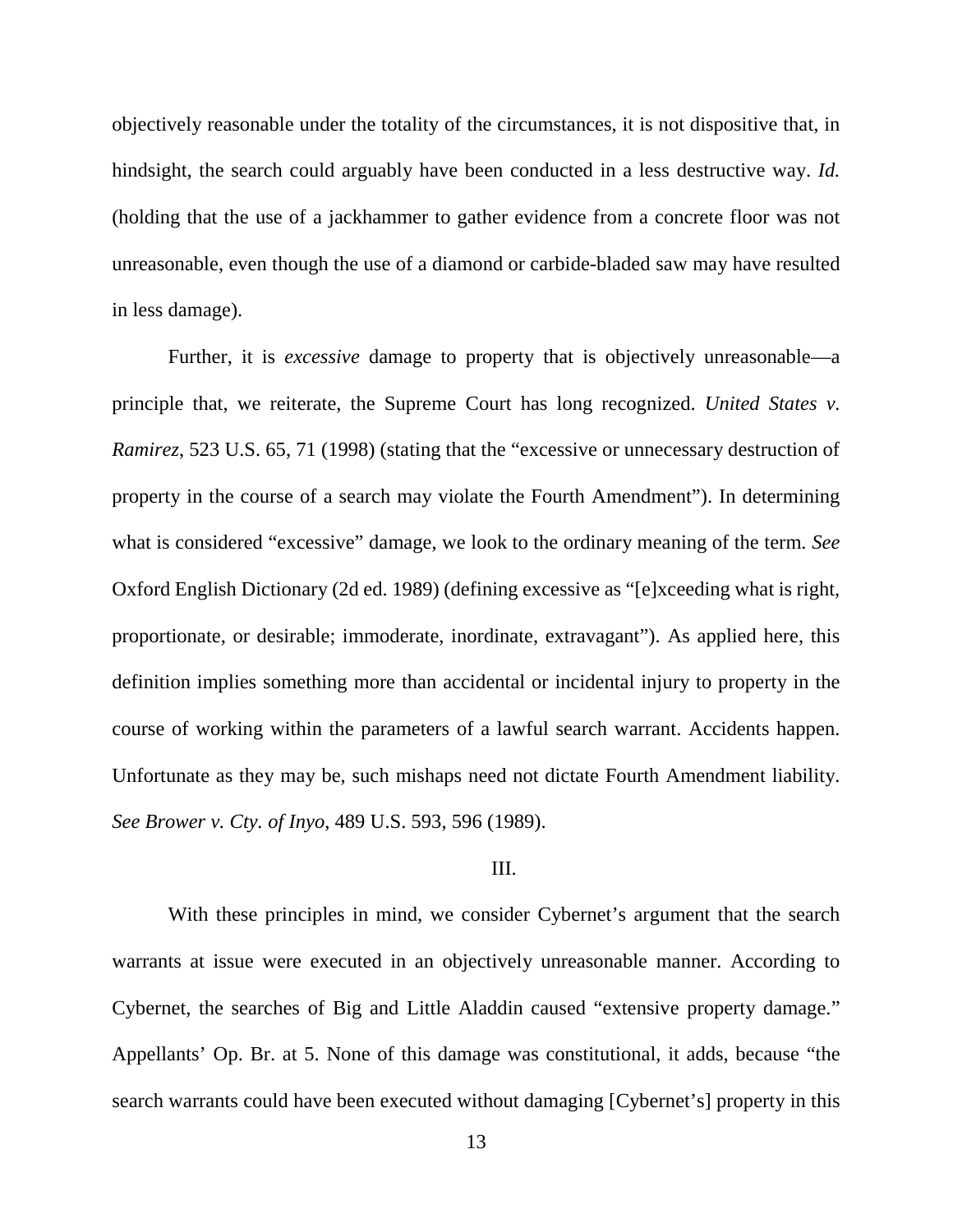manner, which is evidence that the harm was purposeful and gratuitous." *Id.* at 28.

A.

We cannot conclude that the totality of the alleged damage in this case rises to the level of a Fourth Amendment violation. For starters, taking all the alleged damage as a given, it was not negligible, but neither was it major. As the district court put it, "cases where courts have denied qualified immunity generally involve greater levels of destruction of property than what is alleged here." *See* J.A. 2486; *see, e.g.*, *San Jose Charter of Hells Angels Motorcycle Club v. City of San Jose*, 402 F.3d 962, 974 (9th Cir. 2005) ("In executing the warrants, the officers cut the mailbox off its post, jack-hammered the sidewalk outside the clubhouse, and broke the [plaintiff's] refrigerator."); *Gary M. v. City of N. Charleston*, No. 2:16-CV-01087-DCN, 2017 WL 4236542, at \*2 n.2, \*5 (D.S.C. Sept. 25, 2017) (denying summary judgment for defendants in light of evidence that SWAT team destroyed laptop, television, sofa, washing machine, bed and bedframe, door frame, CPAP machine, coffee table, and swivel chair, and left glass all over the floor); *Jackson ex rel. Jackson v. Suffolk Cty.*, 87 F. Supp. 3d 386, 402 (E.D.N.Y. 2015) (photos taken by plaintiffs showed "flipped and cut furniture, a disassembled coat rack, property strewn across the floor of the basement, damage to ceramic bowls and a bird feeder stand, damage to picture frames, a scratched end table, and marks to backs of leather furniture").

Further, the cases are legion finding no liability where officers caused *more* extensive damage than what is claimed in this case. *See, e.g.*, *United States v. Becker*, 929 F.2d 442, 447-48 (9th Cir. 1991) (the use of a jackhammer to break apart concrete on defendant's property was not unreasonable); *Brown v. City of Utica, N.Y.*, 854 F. Supp. 2d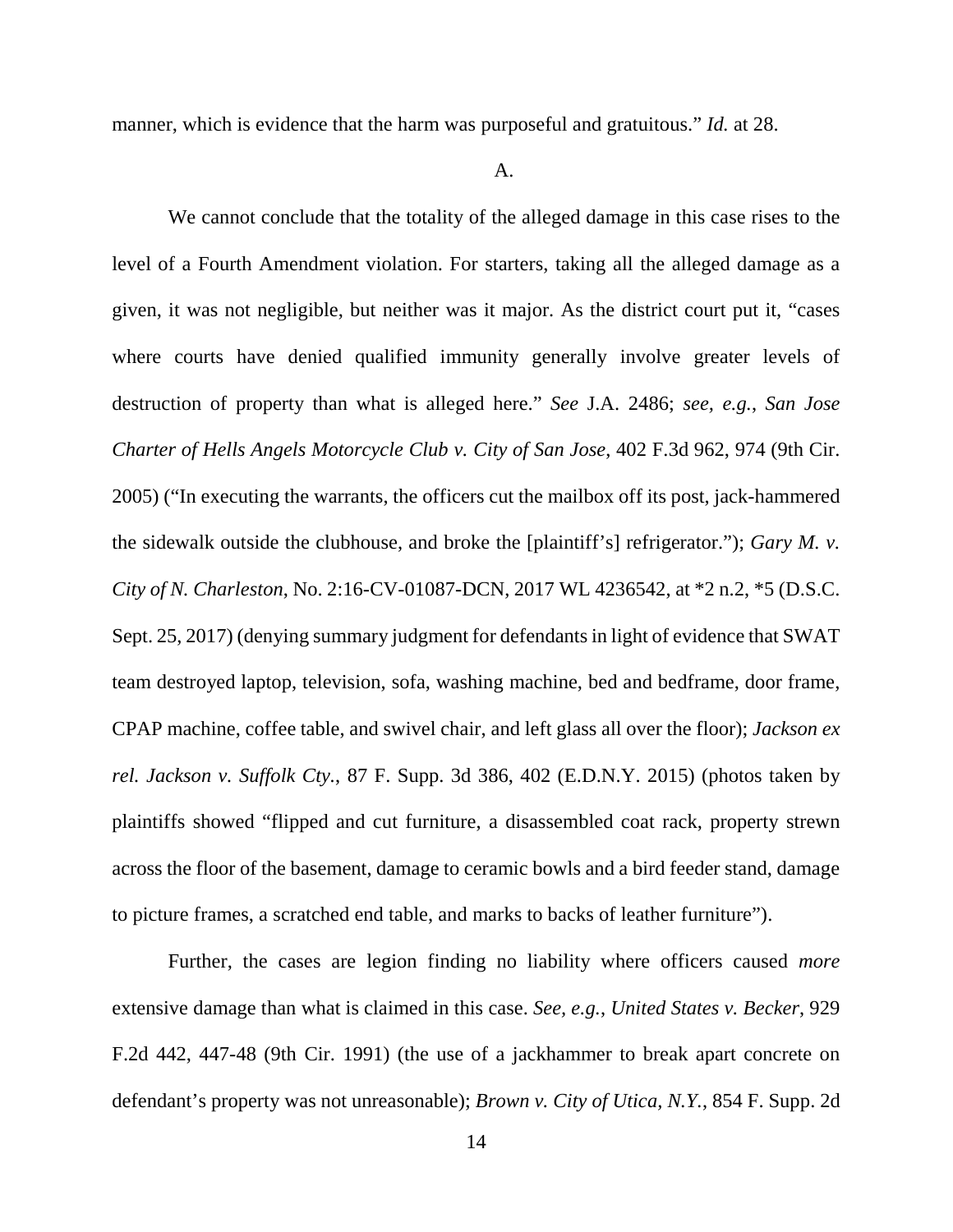255, 262 (N.D.N.Y. 2012) (no Fourth Amendment violation where alleged damage included "a cracked glass cabinet door, a closet door off its hinges, garbage strewn outside the home" and "a radiator with its metal covering removed"); *Williams v. Alford*, 647 F. Supp. 1386, 1392 (M.D. Ala. 1986) (evidence of holes knocked in a wall, destruction of stereo, and dumped trash did "not state a violation of constitutional magnitude").

We need neither approve or reject the above holdings in order to note that the quantum of destruction is not the only factor relevant to whether a search is objectively reasonable. A more salient guidepost for analyzing whether property damage exceeds constitutional bounds concerns the relationship between the damage alleged and the object of the search. The Tenth Circuit's decision in *Lawmaster v. Ward*, 125 F.3d 1341 (10th Cir. 1997), is instructive. There, the court denied defendants summary judgment after finding that the officers' actions—leaving the plaintiff's gun in a dog's water bowl and spreading cigarette and cigar ashes throughout his home and bedding—were not "reasonably necessary to carry out the warrant's purpose to search for and seize a machine gun and parts." *Id.* at 1349-50. In other words, damage that has little connection to the object of the search should raise judicial eyebrows, whereas some damage incident to the seizure of objects within a warrant's scope may be unremarkable. *See id.*

The harm in this case falls into the latter bucket. Recall that the warrants at issue authorized officers to search for and to seize a number of items—including "video gaming machines and other forms of electrical, mechanical, or computer devices"; the "financial proceeds" thereof; "books, records, receipts . . . and other documents" relating to illegal video gaming; relevant "photographs/video"; "business and personal computers . . . and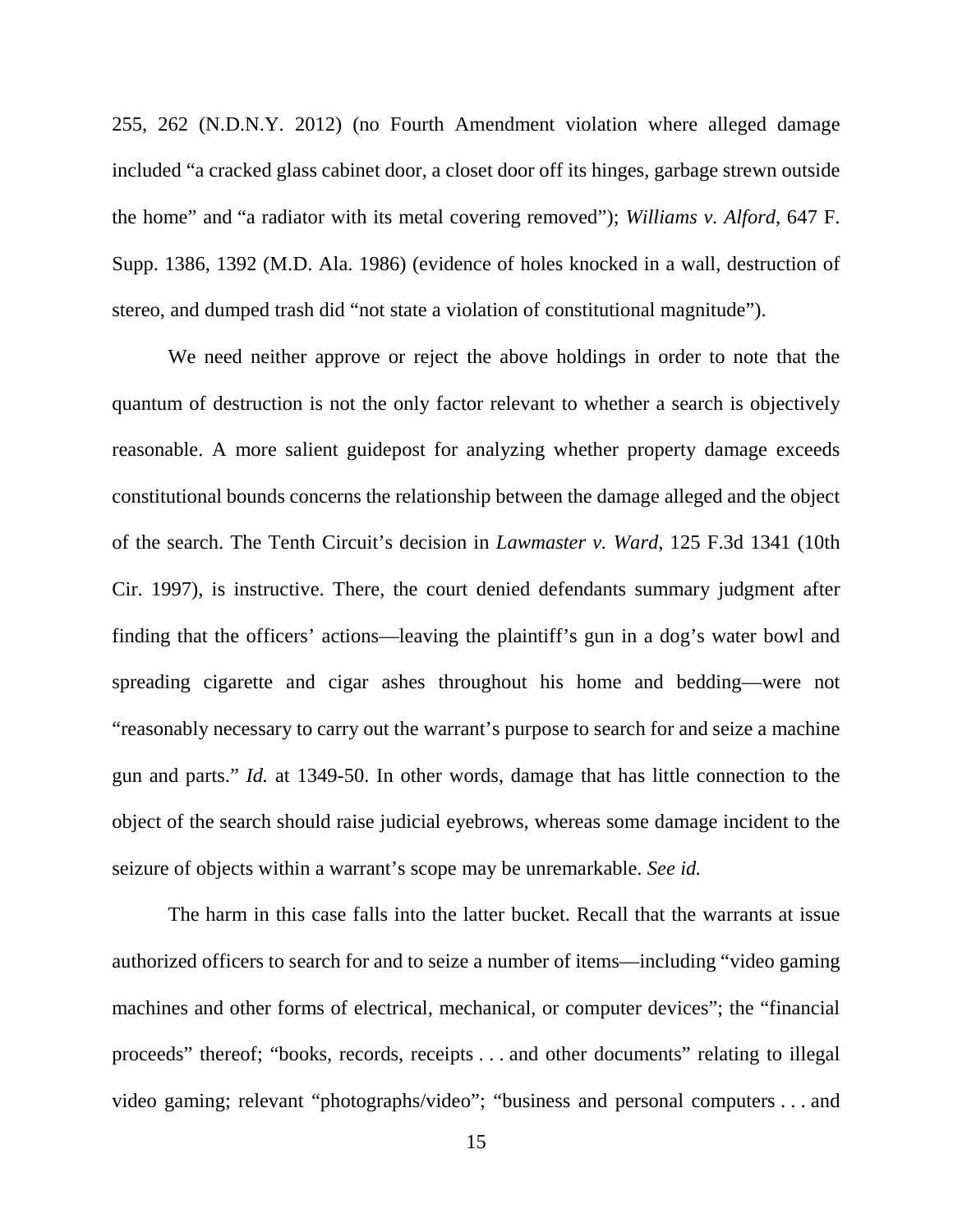any other electronic media containing evidence of illegal video gaming"; and other "fruits or instrumentalities of the alleged crimes." J.A. 52-53; *see also id.* at 49-63, 2455. It is plain that the damage Cybernet alleges is plausibly connected to the seizure of these items.

For example, as the district court recognized, the destruction that Cybernet attributes to Deputy Deaver—mainly, damage to some of the LED lighting track, portions of the stucco finish underneath it, and a conduit—stems from his efforts to remove the security cameras from Big Aladdin's roof. J.A. 2485-86. Those cameras reasonably came under the search warrant's umbrella as "instrumentalities of the alleged crimes." Indeed, Cybernet does not dispute that the security cameras were within the warrants' scope. Consider also the computer wiring that Cybernet maintains was cut. It, too, has a reasonable relationship to the computers and electronic devices authorized by the warrants to be seized. *See Pac. Marine Ctr., Inc. v. Silva*, 809 F. Supp. 2d 1266, 1283 (E.D. Cal. 2011), *aff'd*, 553 F. App'x 671 (9th Cir. 2014) (holding that damage to computer wiring "was not unnecessarily destructive given the scope of the search, including seizure of 'computer systems'"). Suffice it to say that the damage in this case is a conceptual world apart from the kinds of destruction that other courts have deemed gratuitous—for example, placing a gun in a dog's water bowl, *see Lawmaster*, 125 F.3d at 1341, or shredding furniture and ripping apart boxes of frozen food without any indication that contraband would be found inside, *Davis v. D.C.*, 156 F. Supp. 3d 194, 207 (D.D.C. 2016).

In sum, even taking Cybernet's allegations of damage at face value, the extent of the harm and the fact that the damage occurred incident to the lawful seizure of items in the warrants support the trial court's judgment.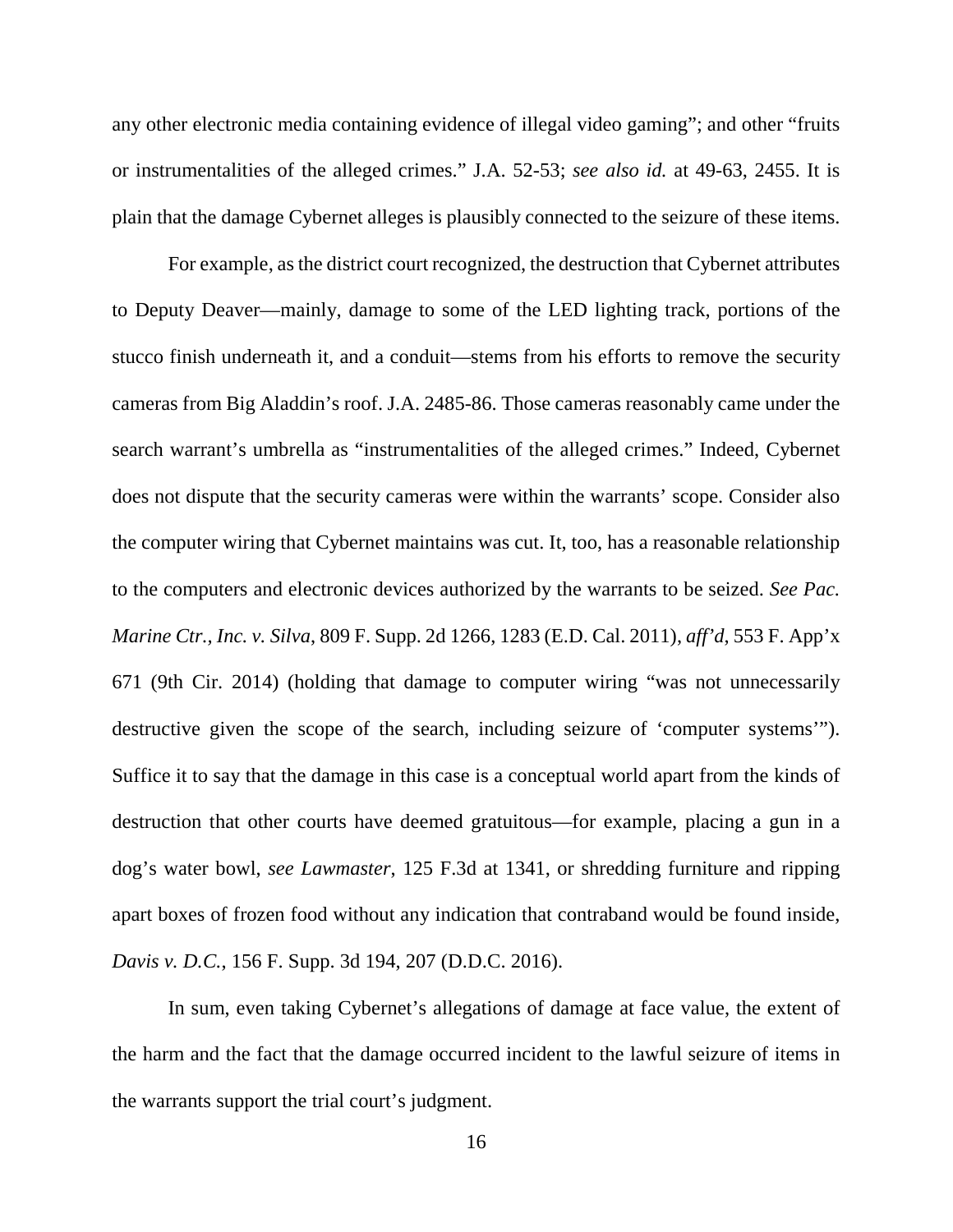B.

Cybernet's allegations of damage suffer also from speculative leaps. "To survive summary judgment, [plaintiffs] must bring forth fact-specific and not merely speculative evidence establishing the cause of [their] injury." *Ross v. F.D.I.C.*, 625 F.3d 808, 817 (4th Cir. 2010) (quotation omitted).

We doubt that Cybernet has observed this injunction. Take, to start, Deputy Deaver's conduct on the roof of Big Aladdin. Cybernet claims that Deaver removed LED lighting from the roof in such a way as to damage "some" of the lighting, the plastic track for the lighting, and the stucco exterior where the track was affixed to the lighting. Appellants' Op. Br. at 37. All of this damage was completely avoidable, it maintains, because the wires for the security cameras and the LED lighting fed into separate conduits on the roof, so there was no reason to remove the LED lights—which were not seized anyway—to retrieve the cameras. J.A. 1856. Similarly, Cybernet also takes issue with Deaver's "yanking or cutting of the wires for the security cameras," on the basis that all he had to do was unplug a 12-inch cord from the base of the cameras to remove them. Appellants' Op. Br. at 37. Because of the force Deaver used, he allegedly damaged the seal of a PVC pipe used as a conduit for wires going through the roof. On Cybernet's telling, the damaged pipe seal led to a water intrusion into the building, which, in turn, caused a smoldering fire that damaged the LED lighting's power supply.

There are a couple of problems with these allegations. For one thing, Deaver maintains that removing the LED lighting was necessary because it was entangled with the security camera wires like "bird nests in a fishing reel." J.A. 1945-46. To be sure, Deaver's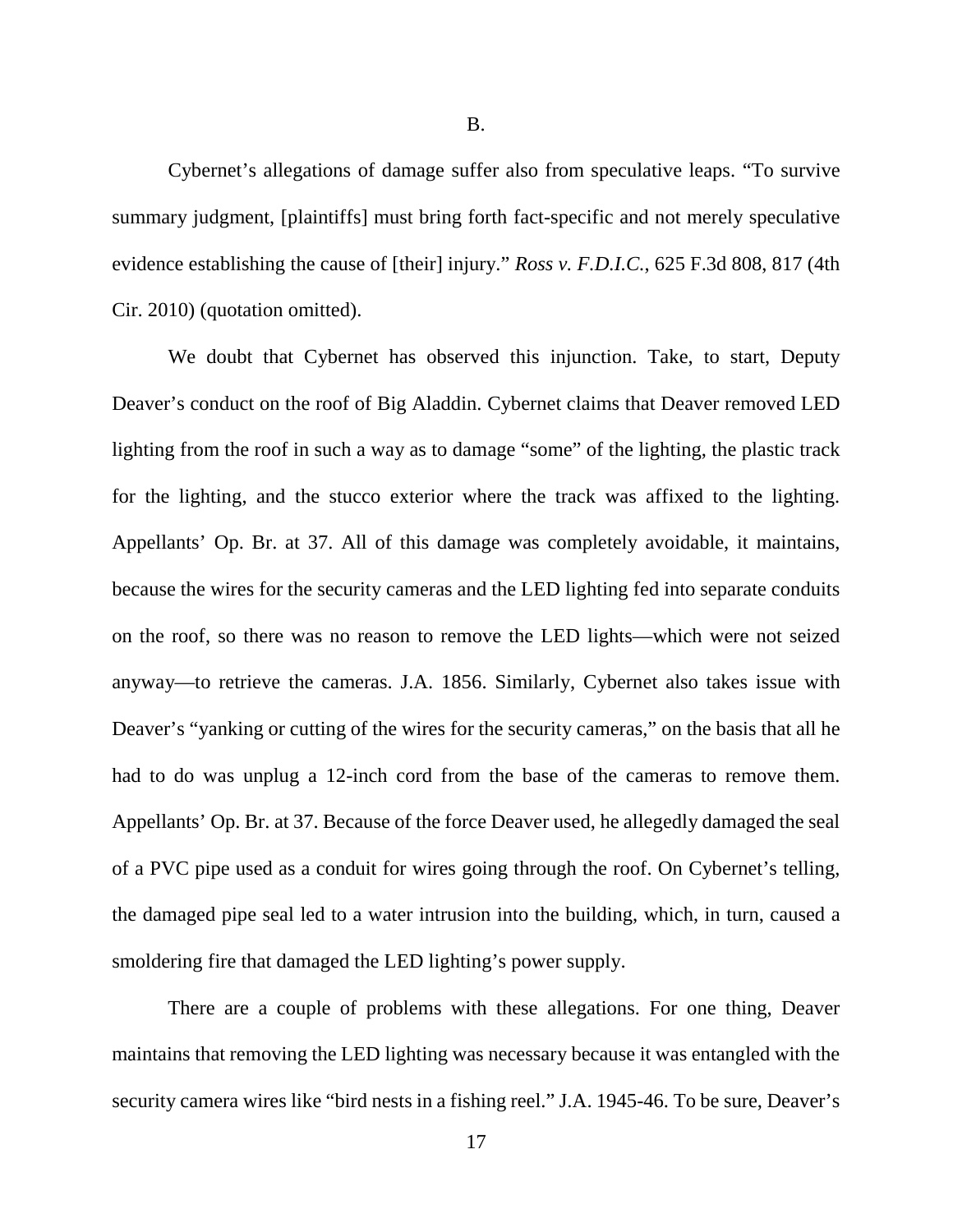conflicting report of the facts does not necessarily undercut Cybernet's rendition, because, at summary judgment, we view the facts in the light most favorable to the non-moving party. Nevertheless, the procedural posture does not excuse Cybernet from providing *some*  factual support for its contentions. It comes up far short on this front. As the district court recognized, Cybernet "ha[s] provided no documentary evidence, such as pictures of the cut wires, damaged conduit, water or fire damage, or any receipts from repairs supporting that excessive destruction occurred." J.A. 2486-87; *see Parker v. Fantasia*, No. 16-CV-4265 (KMK) 2019 WL 6498317, at \*11-12 (S.D.N.Y. Dec. 3, 2019) (collecting cases where courts have granted summary judgment in favor of defendants on Fourth Amendment claims for excessive damage to property because plaintiffs failed to show demonstrable damage).

Notwithstanding this evidentiary void, Cybernet leaps casually from one inferential step to the next. Consider the alleged water and fire damage. According to Cybernet, a damaged pipe seal led to a water intrusion, which itself caused a fire three days after the searches. But a crucial link is missing: There is no evidence that it rained in the time period between the searches and the alleged fire. J.A. 1220-28 (collecting weather reports). In any event, besides Mr. Smith's own allegations, we have little indication that a fire actually took place. In fact, the fire marshal saw only "minimal" damage, J.A. 1211, and Mr. Smith's contractor said "[t]here weren't really a fire," *id.* at 1575.

What we are left with are a number of actions that may be short of ideal but are not unconstitutional. To repeat, the Fourth Amendment requires officers to use reasonable means, but not the least-intrusive means, to execute a search warrant. So, while there may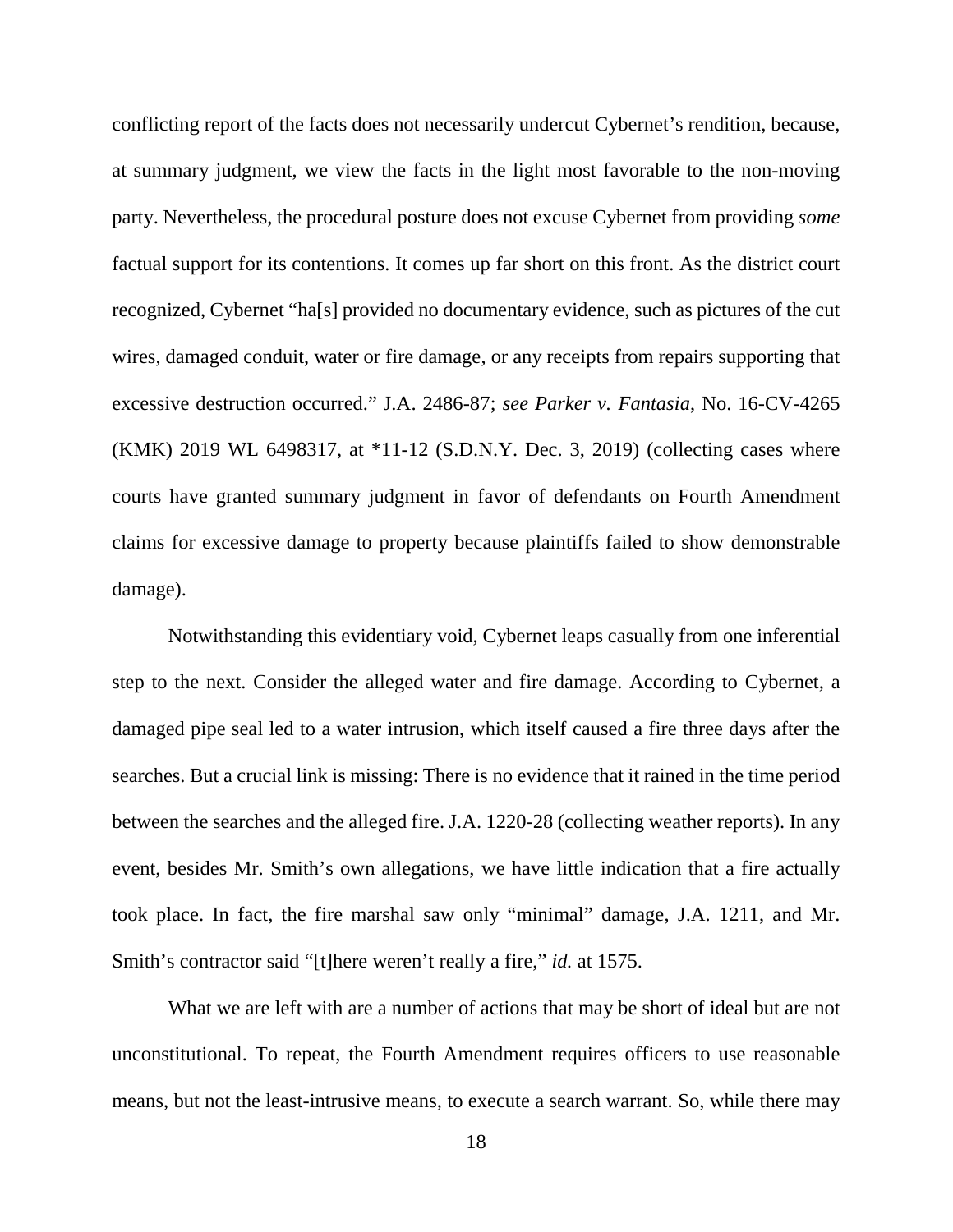or may not have been other ways for Deaver to remove the LED lights and pull on the security camera cords, we agree with the district court that his actions were connected to the terms of the warrant and were not sufficiently unreasonable for liability to attach under the Fourth Amendment. J.A. 2485-86. The same goes for a deputy's choice to stand on a wooden table to remove a mounted television and the removal of an adhesive sticker from a window.

Cybernet's various allegations of malice do not, as it suggests, render any damage that occurred here unconstitutional. *See, e.g.*, Appellants' Op. Br. at 11-17, 39 (attributing malice to appellees). The record is rife with speculative accusations of bad blood between the Smiths and county officials—to such an extent that discerning who disliked whom and for what reasons could preoccupy us for months. But plumbing these motivations, whatever they may be, is exactly the sort of inquiry that a Fourth Amendment test of objective reasonableness makes unnecessary. As the Supreme Court has put it, "[t]he Fourth Amendment inquiry is one of 'objective reasonableness' under the circumstances, and subjective concepts like 'malice' and 'sadism' have no proper place in that inquiry." *Graham v. Connor*, 490 U.S. 386, 398 (1989).

All things considered, whatever damage that took place was, as an objective matter, reasonably necessary to execute the search warrants for Cybernet's stores. At bottom, we are cognizant of several realities: (1) the whole business of a search warrant is to authorize officers to seize evidence relevant to an investigation; (2) the relevance of an item may, as here, not be immediately apparent to those gathering the evidence; and (3) the Fourth Amendment clearly restrains, but does not micromanage, how those executing a warrant